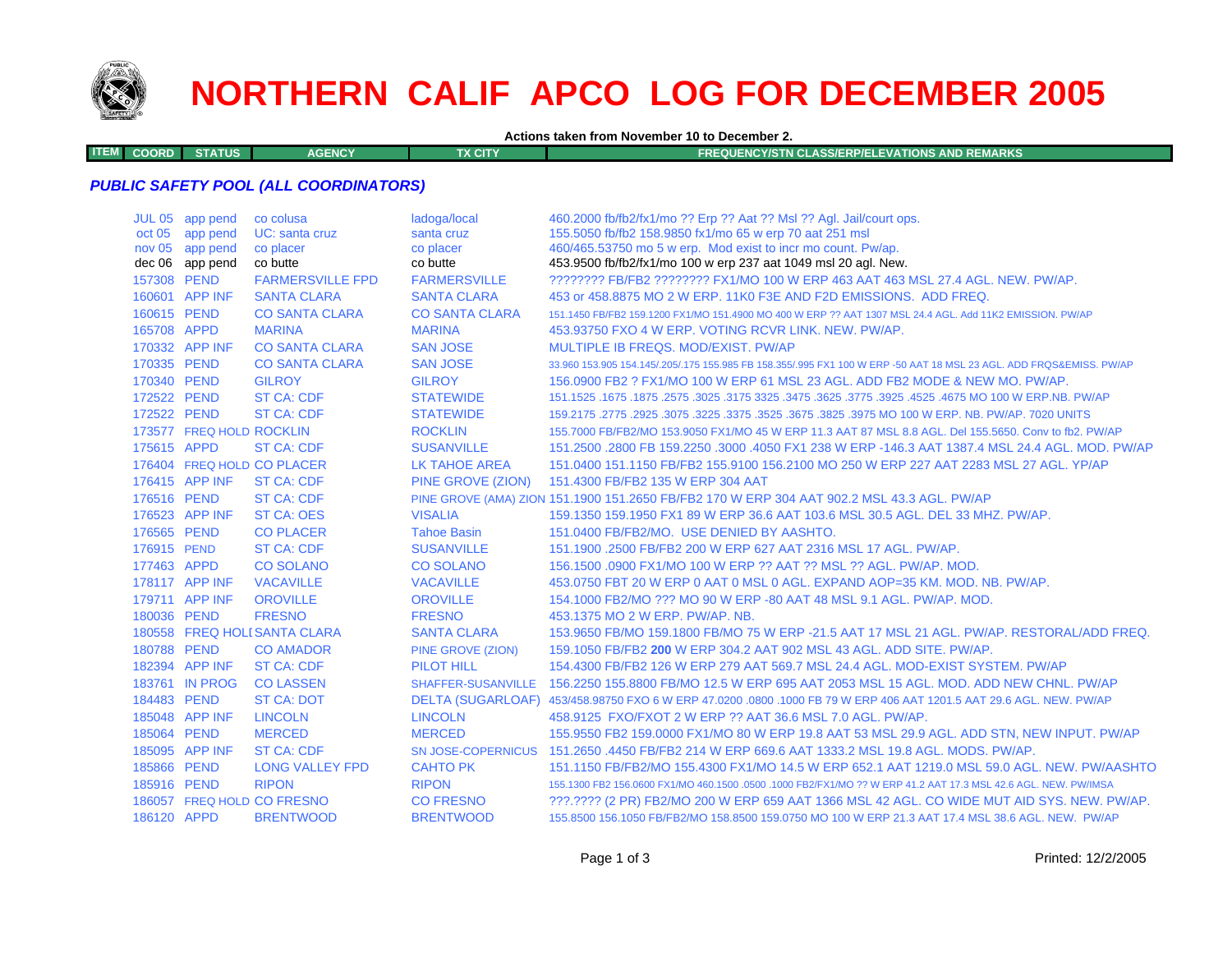#### **Actions taken from November 10 to December 2.**

| <b>ITEM</b>                            | <b>COORD</b> | <b>STATUS</b>                    | <b>AGENCY</b>                      | <b>TX CITY</b>                  | <b>FREQUENCY/STN CLASS/ERP/ELEVATIONS AND REMARKS</b>                                                                                                                                                                         |  |  |  |
|----------------------------------------|--------------|----------------------------------|------------------------------------|---------------------------------|-------------------------------------------------------------------------------------------------------------------------------------------------------------------------------------------------------------------------------|--|--|--|
|                                        | 186600 APPD  |                                  | <b>CO NEVADA</b>                   | <b>BANNER/WOLF</b>              | 460.6000 fb/fb2/fx1/mo ?? Erp ?? Aat ?? Msl ?? Agl. WB data. New.                                                                                                                                                             |  |  |  |
|                                        |              | 200176 APP INF                   | <b>PARADISE P&amp;R</b>            | <b>PARADISE</b>                 | ???.???? FB/MO 90 W ERP ?? AAT 561 MSL 9 AGL. MOD. PW/AP.                                                                                                                                                                     |  |  |  |
|                                        |              | 101884 DENIED                    | <b>KING AMER AMB CO</b>            | <b>SF/SAN BRUNO</b>             | 154.79250 FB/MO 110 W ERP 290 AAT 8 AGL 121 KM AOP 453.88750 MO/MO3 1.5 W 8 KM AOP. IMSA/MOD                                                                                                                                  |  |  |  |
|                                        |              | 500783 DENIED                    | <b>VISALIA</b>                     | <b>VISALIA</b>                  | 453,1000 FB/FB2/MO 150 W ERP 36.9 AAT 100 MSL 25.9 AGL, NEW, PW/AASHTO                                                                                                                                                        |  |  |  |
|                                        |              | 201257 IN PROG                   | <b>CLOVIS</b>                      | <b>CLOVIS</b>                   | 465.51250 MO 6 W ERP PW/AP, RELOCATE, PW/AP                                                                                                                                                                                   |  |  |  |
|                                        |              | 544145 C DENIAL                  | SIERRA LAKES WAT DIST SODA SPRINGS |                                 | 155.8800 FB/MO 60 W ERP 72.9 AAT 2101 MSL 12 AGL. PW/FCCA. RESTORAL. CONDITIONAL APPD.                                                                                                                                        |  |  |  |
|                                        |              | C DENIAL                         | <b>RIPON</b>                       | <b>RIPON</b>                    | 155.1300 FB2 156.0600 FX1/MO 453.6750 FB2/FX1/MO 100 W ERP 41.2 AAT 17.3 MSL 42.6 AGL. NEW. PW/IMSA                                                                                                                           |  |  |  |
|                                        | 102712 APPD  |                                  | QUEEN OF THE VALLEY                | <b>NAPA</b>                     | 155.3400 .3550 .4000 FB/MO 150 W ERP -136 AAT 14 MSL 43 AGL. NEW. PW/IMSA.                                                                                                                                                    |  |  |  |
|                                        | 500872 APPD  |                                  | <b>CA PARKS &amp; REC</b>          | <b>RIO VISTA</b>                | 453/458.06250 2 W MO. F1D. IRRIGATION SYSTEM. NEW. PW/AASHTO.                                                                                                                                                                 |  |  |  |
|                                        | 201408 APPD  |                                  | ST CA: P&R                         | <b>RIO VISTA</b>                | 458,93750 MO 2 W ERP F2D. IRRIGATION SYSTEM HAND HELD CONTROLLER. PW/AP                                                                                                                                                       |  |  |  |
|                                        | 201447 APPD  |                                  | ST CA: CHP                         | <b>COULTERVILLE</b>             | 42,5000 FB 95 W ERP 331.6 AAT 868.7 MSL 30.5 AGL, ADD STN, PW/AP                                                                                                                                                              |  |  |  |
|                                        | 201479 APPD  |                                  | <b>CHICO</b>                       | <b>CHICO</b>                    | 458,98750 FXO/MO 2 W ERP -27.8 AAT 61.8 MSL 7.0 AGL, IRRIG SYS, NEW, PW/AP                                                                                                                                                    |  |  |  |
| 470-512 MHz POOL                       |              |                                  |                                    |                                 |                                                                                                                                                                                                                               |  |  |  |
|                                        |              | nov 02 app pend                  | st ca: oes                         | bay area (coord chnl)           | ???.???? Fb/fb2/fx1/mo ?? W erp ?? Aat ??msl ??agl. Bay inter-agency intercom.                                                                                                                                                |  |  |  |
|                                        |              | 201278 IN PROG                   | CO CONTRA COSTA                    | <b>CLAYTON</b>                  | 489,0000 489,3750 489,6750 490,0000 FB8/MO8 42 W ERP 431 AAT 577 MSL 46 AGL, YP/AP,                                                                                                                                           |  |  |  |
|                                        |              | 201279 IN PROG                   | CO CONTRA COSTA                    | <b>ORINDA</b>                   | 482.7250 484.7650 489.2000 FB8/MO 33 W ERP 487 AAT 583 MSL 43 AGL. PW/AP                                                                                                                                                      |  |  |  |
|                                        |              | 201289 IN PROG                   | CO CONTRA COSTA                    | <b>MARTINEZ</b>                 | 482.5750 483.0000 483.4000 483.7750 FB8/MO8 137 W ERP 239 AAT 273 MSL 36.6 AGL, PW/AP, NEW.                                                                                                                                   |  |  |  |
|                                        |              | 201290 IN PROG                   | CO CONTRA COSTA                    | <b>SAN RAMON</b>                | 488.8000 489.1500 489.4750 489.8750 FB8/MO 23 W ERP 585 AAT 786 MSL 43 AGL. PW/AP                                                                                                                                             |  |  |  |
|                                        |              | 201291 IN PROG                   | CO CONTRA COSTA                    | <b>MARTINEZ</b>                 | 483.2000 483.6000 489.5500 490.3750 FB8/MO8 71 W ERP -43 AAT 4 MSL 66 AGL. YP/AP.                                                                                                                                             |  |  |  |
|                                        |              | 201292 IN PROG<br>201293 IN PROG | CO CONTRA COSTA<br>CO CONTRA COSTA | <b>CLAYTON</b><br><b>ORINDA</b> | 483.9250 484.9500 FB/MO 42 W ERP 484.3000 487.3000 484.7500 487.7500 5 W ERP 431 AAT 577 MSL 46 AGL<br>490.5250 484.9500 FB/MO 487.9500 484.3000 484.7500 487.3000 487.7500 MO 50 W 33 W ERP 487 AAT 583 MSL 43.6 AGL. PW/AP. |  |  |  |
|                                        |              | 201295 IN PROG                   | <b>CO CONTRA COSTA</b>             | <b>SAN RAMON</b>                | 490.2500 484.9500 FB/MO 12 W ERP 484.3000 484.7500 487.3000 487.7500 MO 50 W 585 AAT 786 MSL 43 AGL                                                                                                                           |  |  |  |
|                                        | 154537 APPD  |                                  | MOBILE RELAY ASSOC                 | <b>VACA/BIG ROCK</b>            | 489.38750 FB6/FX1T/MO6 1000 W ERP 623 AAT 829 MSL 61 AGL. IG/EWA. NEW.                                                                                                                                                        |  |  |  |
| 800 MHz PUBLIC SAFETY (GP, YP, GF, YF) |              |                                  |                                    |                                 |                                                                                                                                                                                                                               |  |  |  |
|                                        | 38630 APPD   |                                  | gustine                            | gustine                         | 868.5500 fb/fb2/fx1/mo 60 w erp 25.8 aat 31.3 msl 46.7 agl. New. Gf/ap                                                                                                                                                        |  |  |  |
|                                        |              | 156156 APP INF                   | <b>CHABOT-LOS POSADAS</b>          | <b>HAYWARD</b>                  | 222.2222 FB2/MO 65 W ERP 22 AAT 12.1 MSL 10.5 AGL. NEW GP/AP.                                                                                                                                                                 |  |  |  |
|                                        |              |                                  | 176408 FREQ HLD ST CA: P&R         | PINE GROVE (ZION)               | 856,7375 858,7625 FB/FB2/FX1/MO 184 W ERP 282.9 AAT 902 MSL 43.3 AGL, ADD 2N CHNL MINOR MODS, GP/AP                                                                                                                           |  |  |  |
|                                        |              | 180044 APP INF                   | <b>CO NAPA</b>                     | <b>BERRYESSA PK</b>             | 856,96250 FB 280 W ERP 647.2 AAT 932 MSL 6.1 AGL, ADD TO EXIST, GP/AP, MOB DATA,                                                                                                                                              |  |  |  |
|                                        | 180559 PEND  |                                  | <b>CO CONTRA COSTA</b>             |                                 | RICHMOND/HERCULE: 859.46250 FB/MO 250 W ERP 148 AAT 204 MSL 15 AGL, NEW, GP/AP.                                                                                                                                               |  |  |  |
|                                        |              | 181958 APP INF                   | <b>OAKLAND</b>                     | <b>OAKLAND</b>                  | 858.93750 FB2/FX1/MO 105 W ERP -3 AAT 91.4 MSL 18.9 AGL, ADD NEW FREQ, PW/AP                                                                                                                                                  |  |  |  |
|                                        | 183985 PEND  |                                  | <b>ST CA: DOT</b>                  |                                 | LEE VINING (CONWAY 859.73750 FB/FB2 860.98750 FB 496 W ERP 98 AAT 2560 MSL 30.5 AGL. MOD. GP/AP.                                                                                                                              |  |  |  |
|                                        | 200479 APPD  |                                  | <b>ST CA: DOT</b>                  | <b>REDDING</b>                  | 857,76250 859,73750 FB/FB2 150 W ERP 543 AAT 1051.6 MSL 27.4 AGL, DEL 2 SITES, ADD NEW, GP/AP                                                                                                                                 |  |  |  |
|                                        | 200481 APPD  |                                  | <b>ST CA: DOT</b>                  | <b>SACRAMENTO</b>               | 855.71250 859.76250 FB/FB2/MO 16 W ERP 13.7 AAT 12.2 MSL 34.1 AGL, NEW, GP/AP                                                                                                                                                 |  |  |  |

### 201085 APPD CO SACRAMENTO VARIOUS SAC CO 857.48750 856.46250 FB 220 W ERP 45.6 AAT 79.5 MSL 45.7 AGL. CORR FCC ERROR. GP. F1 EMSN

856/857/858/859/860.96250 FB/FB2/FX1/MO 163 W ERP 12 AAT 226 MSL ??AGL. INCR MO/FX1 COUNTS. YP

## **ALL ELEVATIONS SHOWN ARE IN METERS.\*\*\* All "pend app" pre-coordinations will expire 90 days after appearing in the LOG \*\*\***

### **SHOWING YOUR AOP >40 KM IN HIGH-BAND OR >32 KM UHF REQUIRES ADDITIONAL JUSTIFICATION.**

**Use of lower case indicates an informal action. Contact appropriate advisor immediately if such action would impact your system. Blue - Carried over from prior month. Black - Added up to meeting date.**

201298 APPD LIVERMORE LIVERMORE